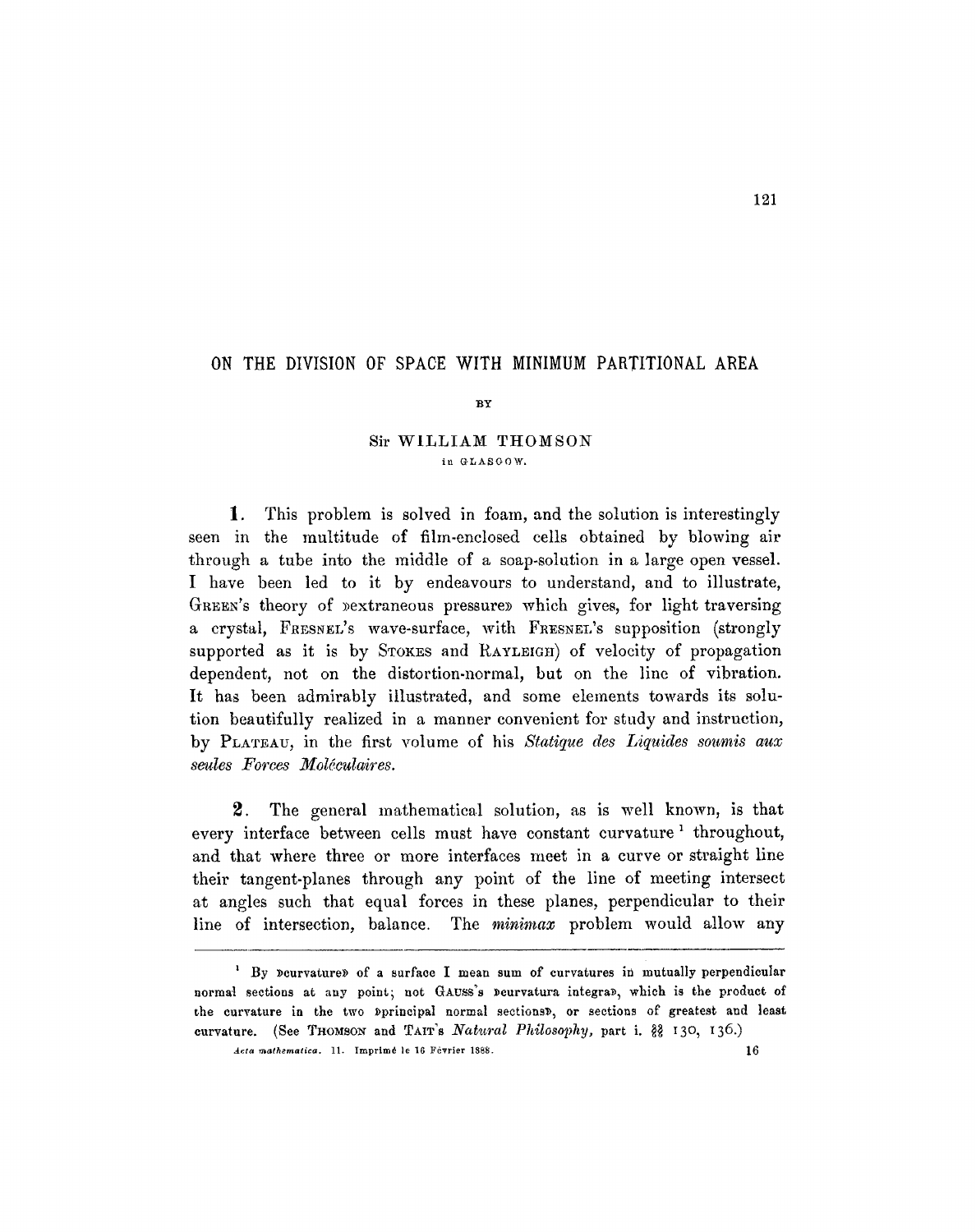number of interfaces to meet in a line; but for a pure minimum it is obvious that not more than three can meet in a line, and that therefore, in the realization by the soap-film, the equilibrium is necessarily unstable if four or more surfaces meet in a line. This theoretical conclusion is amply confirmed by observation, as we see at every intersection of films, whether interfacial in the interior of groups of soap-bubbles, large or small, or at the outer bounding-surface of a group, never more than three films, but, wherever there is intersection, always *just three films*, meeting in a line. The theoretical conclusion as to the angles for stable equilibrium (or pure minimum solution of the mathematical problem) therefore becomes, simply, that every angle of meeting of fihn-surfaces is exactly 120°.

3. The rhombic dodecahedron is a polyhedron of plane sides between which every angle of meeting is 12o°; and space can be filled with (or divided into) equal and similar rhombic dodecahedrons. Hence it might seem that the rhombic dodecahedron is the solution of our problem for the case of all the cells equal in volume, and every part of the boundary of the group either infinitely distant from the place considered, or so adjusted as not to interfere with the homogeneousness of the interior distribution of cells. Certainly the rhombic dodecahedron *is a sohdion of the minimax, or equilibrium-problem;* and certain it is that no other plane-sided polyhedron can be a solution.

4. But it has seemed to me, on purely theoretical consideration, that the tetrahedral angles of the rhombic dodecahedron,<sup>1</sup> giving, when

<sup>&</sup>lt;sup>1</sup> The rhombic dodecahedron has six tetrahedral angles and eight trihedral angles. At each tetrahedral angle the plane faces cut one another successively at I20°, while each is perpendicular to the one remote from it; and the angle between successive edges is  $\cos^{-1}\frac{1}{3}$ , or 70° 32'. The obtuse angles (109° 28') of the rhombs meet in the trihedral angles of the solid figure. The whole figure may be regarded as composed of six square pyramids, each with its alternate slant faces perpendicular to one another, placed on six squares forming the sides of a cube. The long diagonal of each rhombio face thus made up of two sides of pyramids conterminous in the short diagonal, is  $\sqrt{2}$  times the short diagonal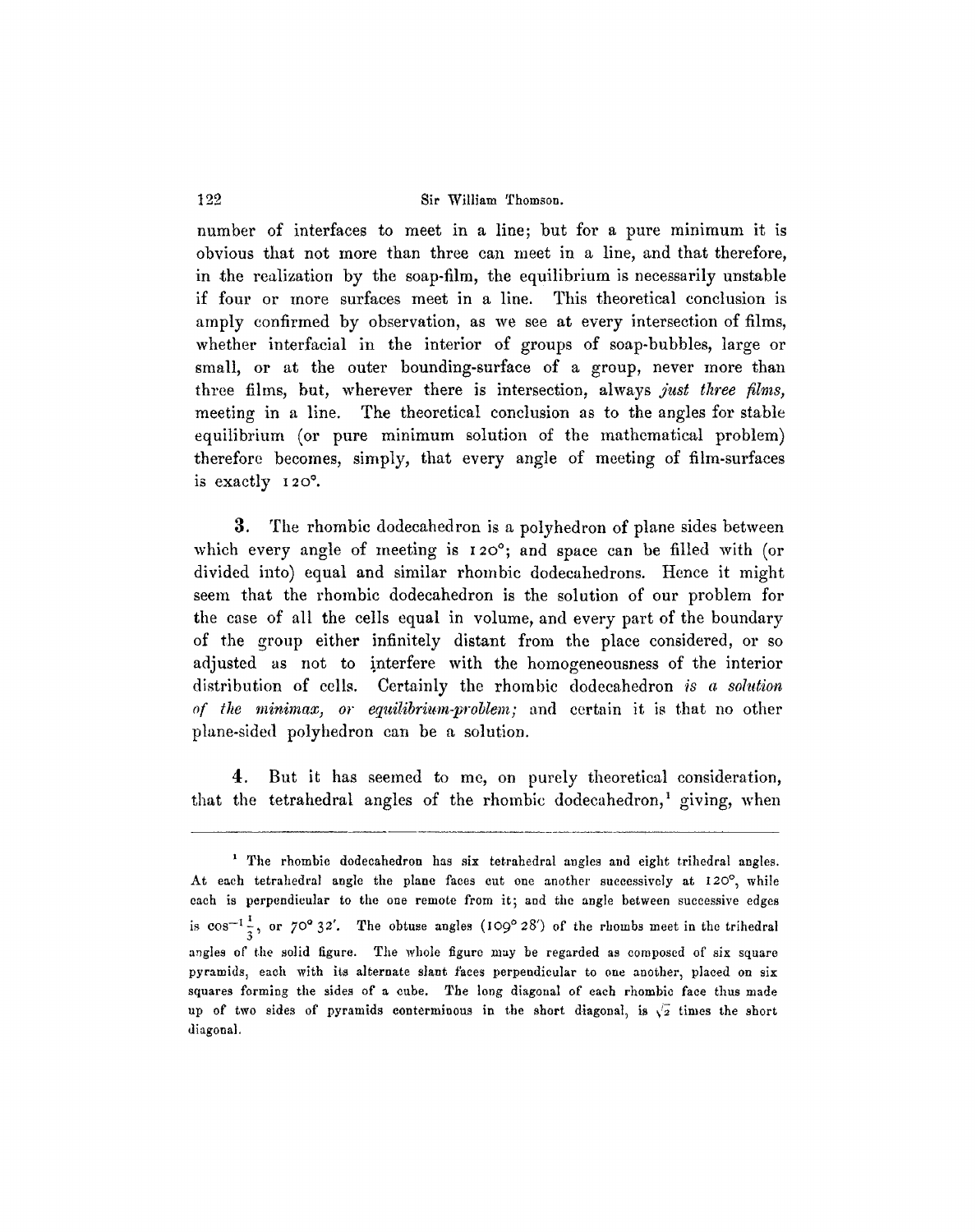space is divided into such figures, twelve plane films meeting in a point (as twelve planes from the twelve edges of a cube meeting in the centre of the cube) are essentially unstable. That it is so is proved experimentally by PLATEAU (vol. i. § 182, fig. 71) in his well-known beautiful experiment with his cubic skeleton frame dipped in soap-solution and taken out. His fig. 71 is reproduced here in fig. I. Instead of twelve *2lane* films stretched inwards from the twelve edges and meeting in the centre of the cube, it shows twelve fihns, of which eight are slightly curved and four are plane,<sup>1</sup> stretched from the twelwe edges to a small central plane quadrilateral film with equal curved edges and four ang!es each of 109° 28'. Each of the plane films is an isosceles triangle with two equal curved sides meeting at a corner of the central curvilinear square in a plane perpendicular to its plane. It is in the plane through an edge and the centre of the cube. The angles of this plane curvilinear triangle are respectively  $100^{\circ}$  28', at the point of meeting of the two curvilinear sides: and each of the two others half of this, or  $54^{\circ}$  44'.

5. I find that by blowing gently upon the PLATEAU cube into any one of the square apertures through which the little central quadrilateral film is seen as a line, this film is caused to contract. If I stop blowing before this line contracts to a point, the film springs back to its primitive size and shape. If I blow still very gently but for a little more time, the quadrilateral contracts to a line, and the twelve fihns meeting in it immediately draw out a fresh little quadrilateral film similar to the former, but in a plane perpendicular to its plane and to the direction of the blast. Thus, again and again, may the films be transformed so as to render the little central eurvilinear square parallel to one or other of the three pairs of square apertures of the cubic frame. Thus we see that the twelve plane films meeting in the centre of the cube is a configuration of unstable equilibrium which may be fallen from in three different ways.

6. Suppose now space to be filled with equal and similar ideal

<sup>&</sup>lt;sup>1</sup> I see it inadvertently stated by PLATEAU that all the twelve films are plegere ment courbées».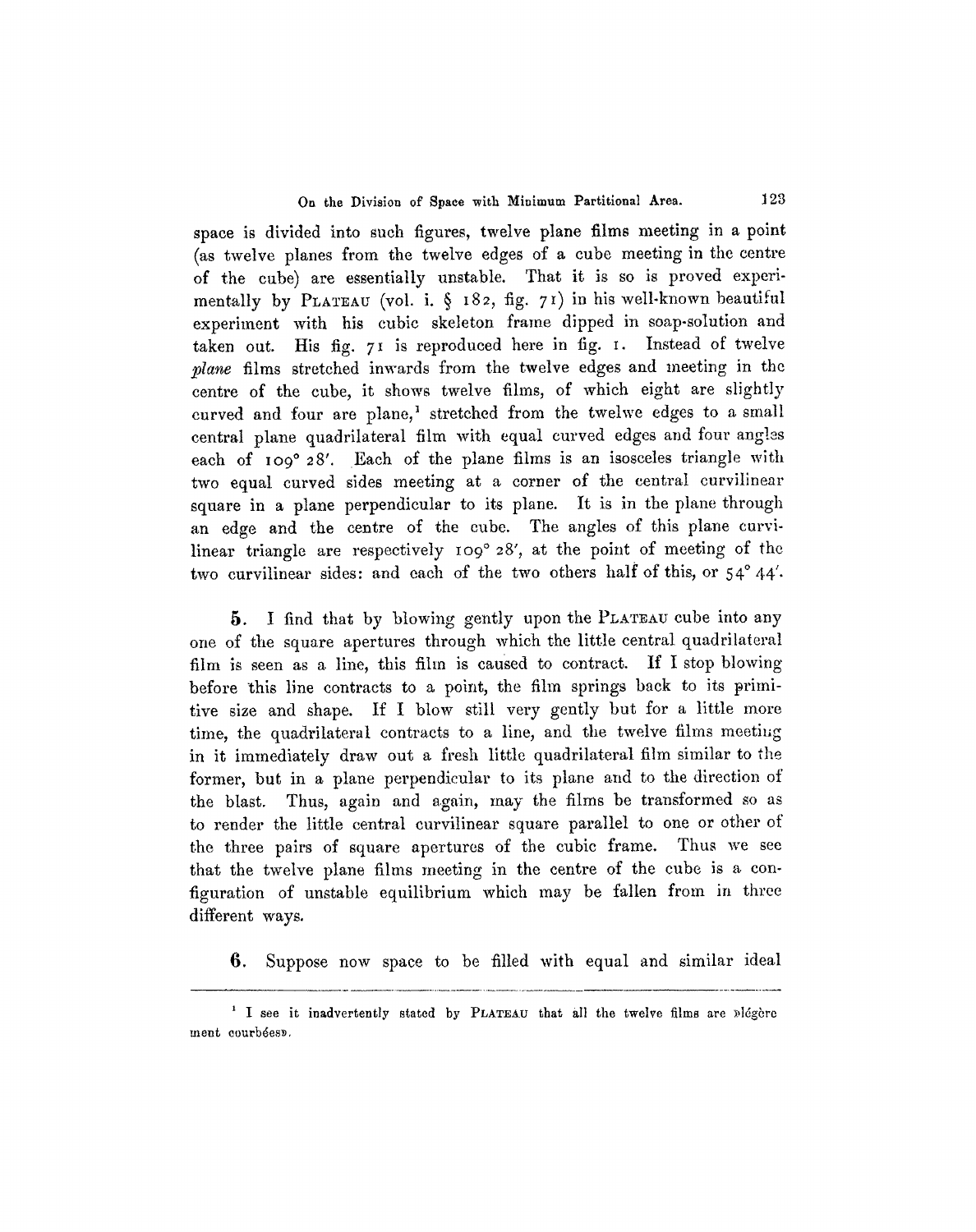rhombic dodecahedrons. Draw the short diagonal of every rhombic face, and fix a real wire (infinitely thin and perfectly stiff) along each. This fills space with PLATEAU cubic frames. Fix now, ideally, a very small rigid globe at each of the points of space occupied by tetrahedral angles of the dodecahedrons, and let the faces of the dodecahedrons be realized by soap-films. They will be in *stable* equilibrium, because of the little



fixed globes; and the equilibrium would be stable Fig. I. without the rigid diagonals which we require only to help the imagination in what follows. Let an exceedingly small force, like gravity,<sup>1</sup> act on all the fihns everywhere perpendicularly to one set of parallel faces of the cubes. If this force is small enough it will not tear away the films from the globes; it will only produce a very slight bending from the plane rhombic shape of each fihn. Now annul the little globes. The fihns will instantly jump (each set of twelve which meet in a point) into the PLATEAU configuration (fig.  $\iota$ ), with the little curve-edged square in the plane perpendicular to the determining force, which may now be annulled, as we no longer require it. The rigid edges of the cubes may also be now annulled, as we have done with them also; because each is (as we

see by symmetry) pulled with equal forces in opposite directions, and therefore is not required for the equilibrium, and it is clear that the equilibrium is stable without them.<sup>2</sup>

<sup>&</sup>lt;sup>1</sup> To do for every point of meeting of twelve films what is done by blowing in the experiment of  $%$  5.

<sup>2</sup> The corresponding two-dimensional problem is much more easily imagined; and may probably be realized by aid of moderately simple appliances.

Between a level surface of soap-solution and a horizontal plate of glass fixed at a centimetre or two above it, imagine vertical film partitions to be placed along the sides of the squares indicated in the drawing (fig. 2): these will rest in stable equilibrium if thick enough wires are fixed vertically through the corners of the squares. Now draw away these wires downwards into the liquid: the equilibrium in the square formation becomes unstable, and the films instantly run into the hexagonal formation shown in the diagram;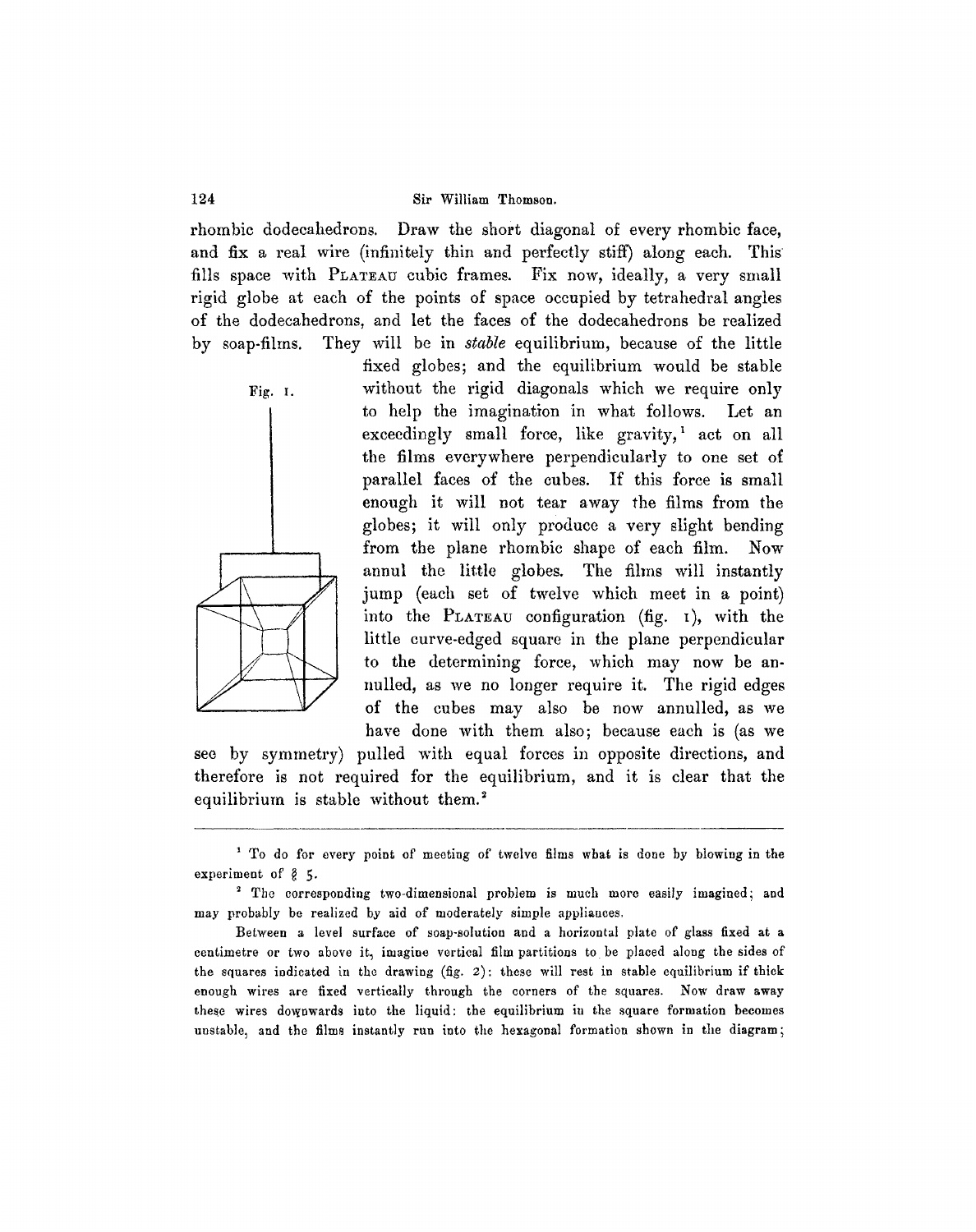7. We have now space divided into equal and similar tetrakaidecahedral cells by the soap-film; each bounded by

I) Two small plane quadrilaterals parallel to one another;

2) Four large plane quadrilaterals in planes perpendicular to the diagonals of the small ones;

3) Eight non-plane hexagons, each with two edges common with the small quadrilaterals, and four edges common with the large quadrilaterals.

provided the square of glass is furnished with vertical walls (for which slips of wood are convenient), as shown in plan by the black border of the diagram. These walls are necessary to maintain the inequality of' pull in different directions which the inequality of the sides of the hexagons implies. By inspection of the diagram we see that the pull is



*T/a* per unit area on either of the pair of vertical walls which are perpendicular to the short sides of the hexagons; and on either of the other pair of walls  $2 \cos 30^\circ \times T/a$ ; where  $T$  denotes the pull of the film per unit breadth, and  $a$  the side of a square in the original formation. Henoe the ratio of the pulls per unit of area in the two principal directions is as I to  $1.732$ .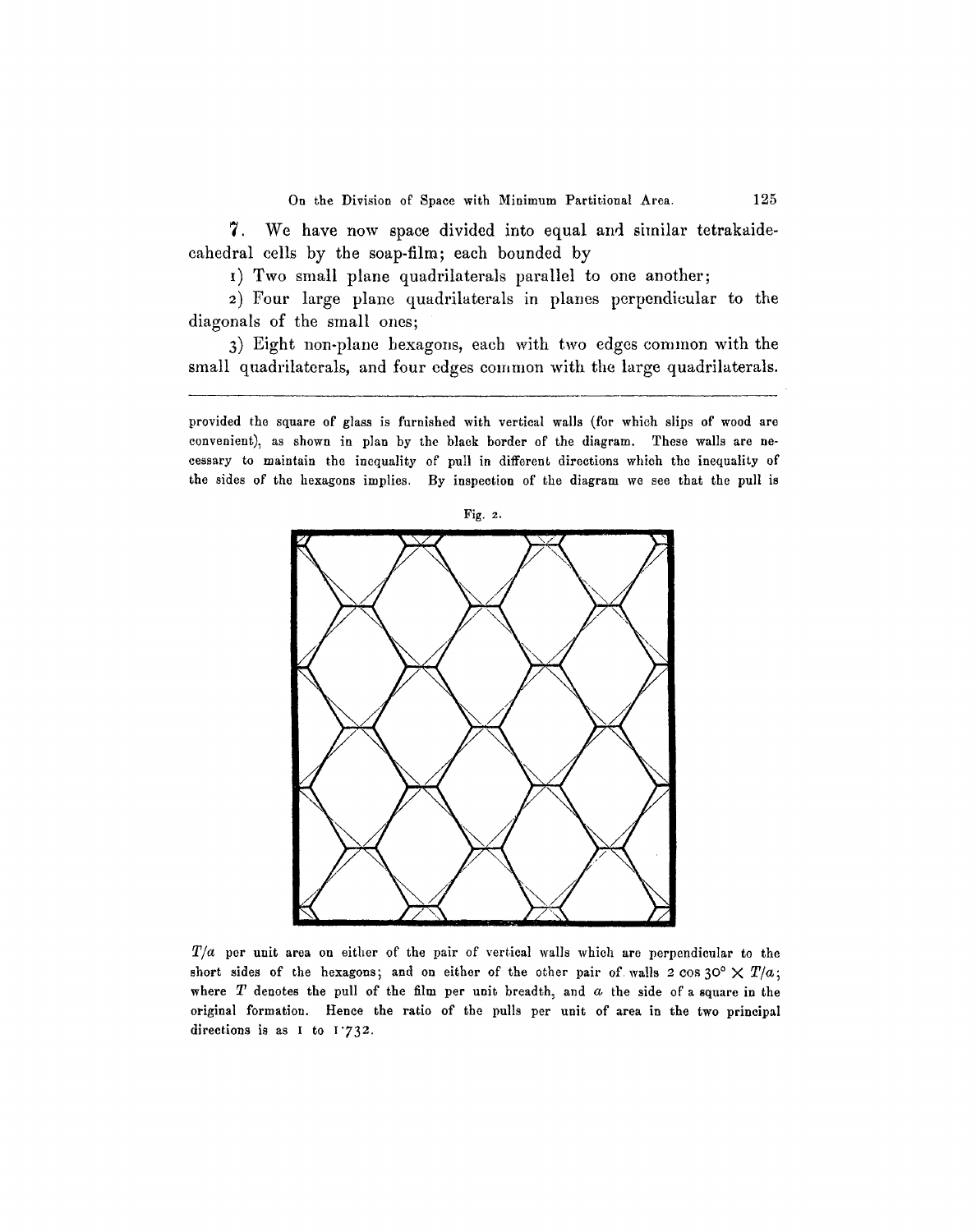The films seen in the PLATEAU cube show one complete small quadrilateral, four halves of four of the large quadrilaterals, and eight halves of eight of the hexagons, belonging to six contiguous cells; all mathematically correct in every part (supposing the film and the cubeframe to be infinitely thin). Thus we see all the elements required for an exact construction of the complete tetrakaidecahedron. By making a clay model of what we actually see, we have only to complete a symmetrical figure by symmetrically completing each half-quadrilateral and each half-hexagon, and putting the twelve properly together, with the complete small quadrilateral, and another like it as the far side of the I4-faced figure. We thus have a correct solid model.

8. Consider now a cubic portion of space containing a large number of such cells, and of course a large, but a comparatively small, number of partial cells next the boundary. Wherever the boundary is cut by film, fix stiff wire; and remove all the film from outside, leaving the cubic space divided stably into cells by fihns held out against their tension by the wire network thus fixed in the faces of the cube. If the cube is chosen with its six faces parallel to the three pairs of quadrilateral films, it is clear that the resultant of the whole pull of film on each face will be perpendicular to the face, and that the resultant pulls on the two pairs of faces parallel to pairs of the greater quadrilaterals are equal to one another and less than the resultant pull on the pair of faces parallel to the smaller quadrilaterals. Let now the lastmentioned pair of faces of the cube be allowed to yield to the pull inwards, while the other two pairs are dragged outwards against the pulls on them, so as to keep the enclosed volume unchanged; and let the wirework fixture on the faces be properly altered, shrunk on two pairs of faces, and extended on the other pair of faces, of the cube, which now becomes a square cage with distance between floor and ceiling less than the side of the square. Let the exact configuration of the wire everywhere be always so adjusted that the cells throughout the interior remain, in their altered configuration, equal and similar to one another. We may thus diminish, and if we please annul, the difference of pull per unit area on the three pairs of sides of the cage. The respective shrinkage-ratio and extension-ratio, to exactly equalize the pulls per unit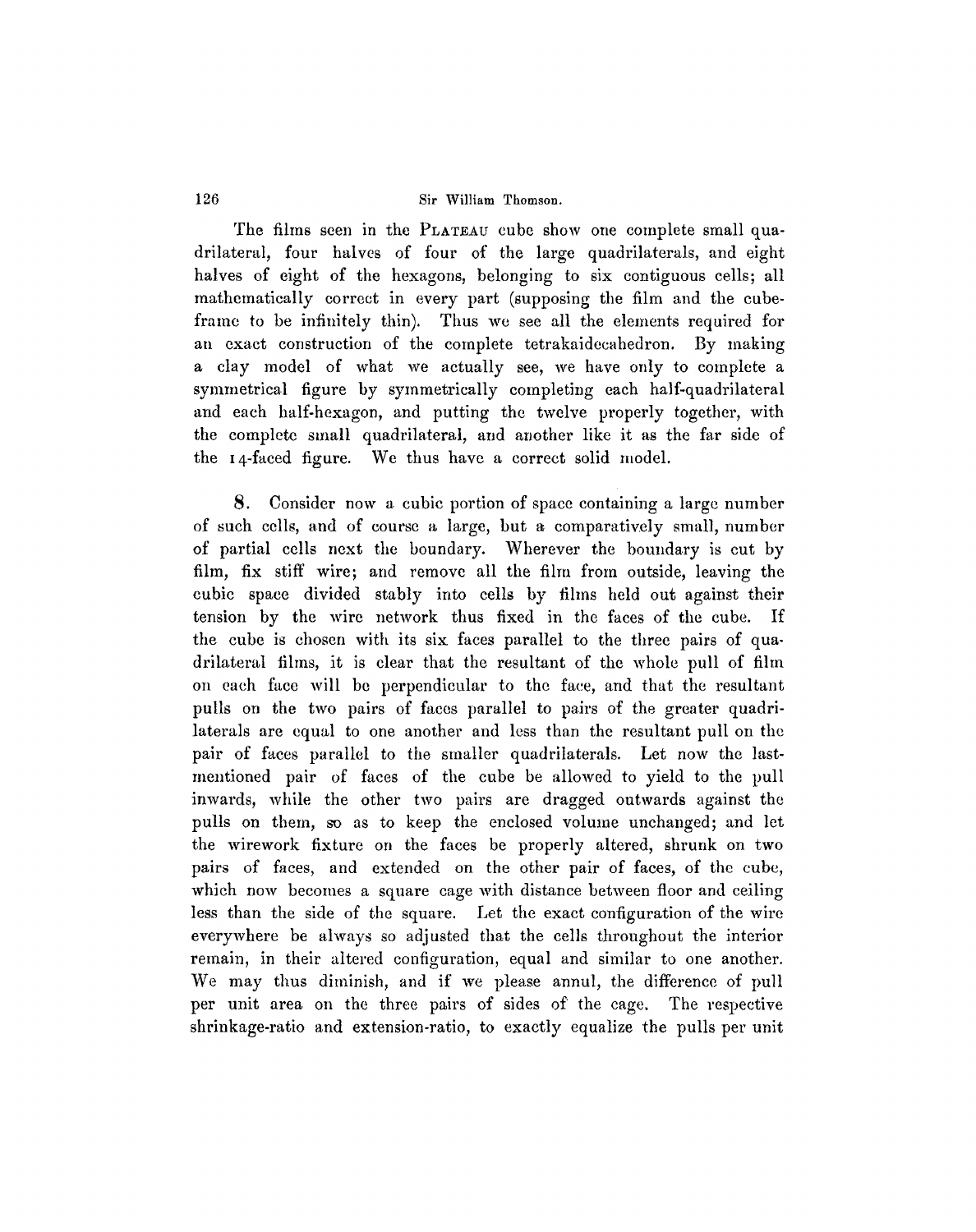area on the three principal planes, (and therefore on all planes), are  $2^{-\frac{1}{3}}$ ,  $2^{\frac{1}{6}}$ ,  $2^{\frac{1}{6}}$ , as is easily seen from what follows.

**9**. While the equalization of pulls in the three principal directions is thus produced, work is done by the film on the moving wire-work of the cage, and the total area of film is diminished by an amount equal to  $W/T$ , if W denote the whole work done, and T the pull of the film per unit breadth. The change of shape of the cage being supposed to be performed infinitely slowly, so that the film is always in equilibrium throughout, the total area is at each instant a minimum, subject to the conditions

I) That the volume of each cell is the given amount;

2) That every part of the wire has area edged by it; and

3) That no portion of area has any free edge.

10. Consider now the figure of the cell (still of course a tetrakaidecahedron) when the pulls in the three principal directions are equalized, as described in § 8. It must be perfectly isotropic in respect to these three directions. Hence the pair of small quadrilaterals must have become enlarged to equality with the two pairs of large ones, which must have become smaller in the deformational process described in § 8. Of each hexagon three edges coincide with edges of quadrilateral faces of one cell; and each of the three others coincides with edges of three of the quadrilaterals of one of the contiguous cells. Hence the 36 edges of the isotropic tetrakaidecahedron are equal and similar plane arcs; each of course symmetrical about its middle point. Every angle of meeting of edges is essentially 109° 28' (to make trihedral angles between tangent planes of the films meeting at 12o°). Symmetry shows that the quadrilaterals are still plane figures; and therefore, as each angle of each of them is  $10<sup>o</sup> 28'$ , the change of direction from end to end of each arc-edge is  $19^{\circ}$  28'. Hence each would be simply a circular arc of  $19^{\circ}$  28', if its curvature were equal throughout; and it seems from the complete mathematical investigation of §§ 16, 17, 18 below, that it is nearly so, but not exactly so even to a first approximation.

Of the three films which meet in each edge, in three adjacent cells, one is quadrilateral and two are hexagonal.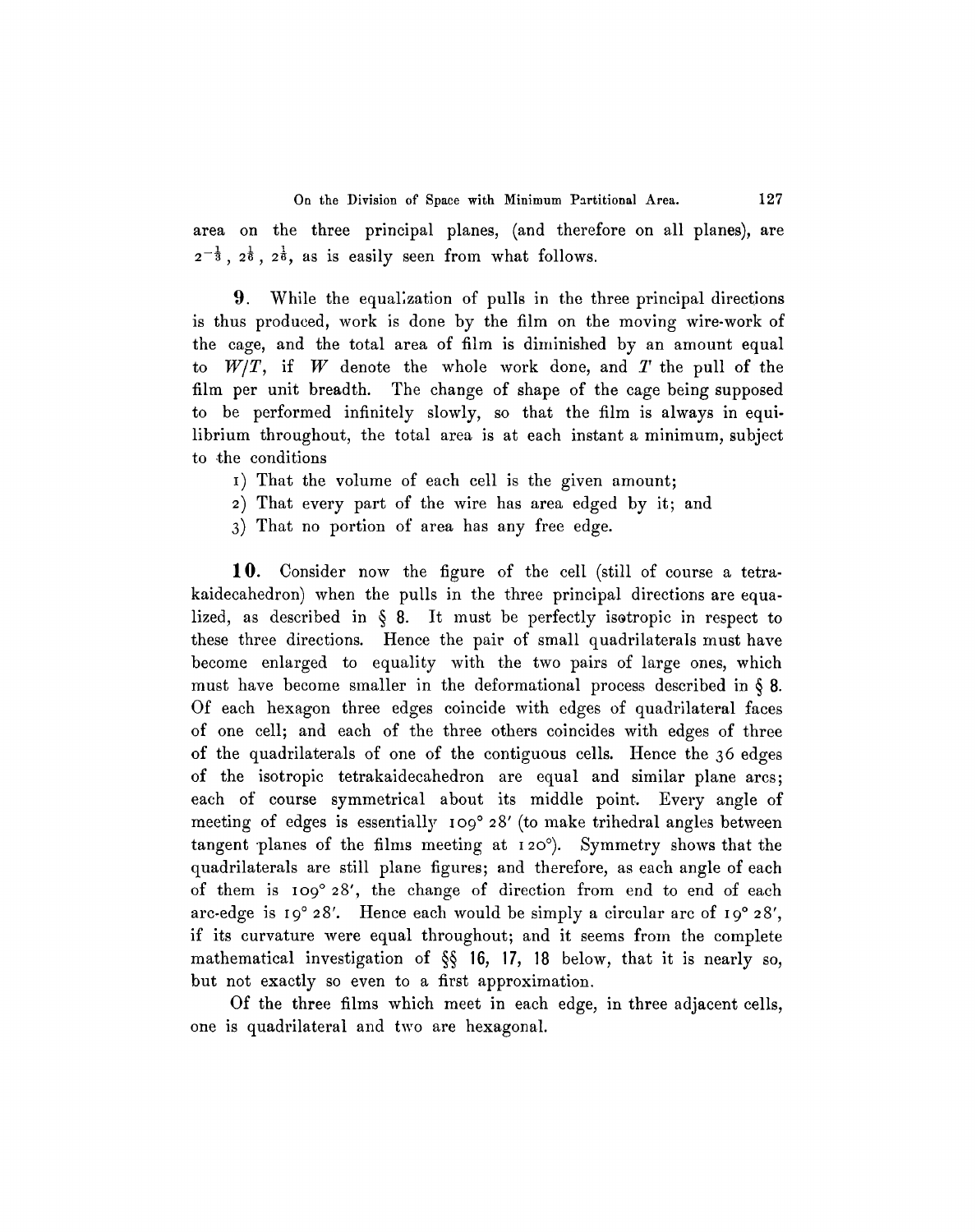11. By symmetry we see that there are three straight lines in each (non-plane) hexagonal film, being its three long diagonals; and that these three lines, and therefore the six angular points of the hexagon, are all in one plane. The arcs composing its edges are not in this plane, but in planes making, as we shall see  $(812)$ , angles of  $54^{\circ}44'$  with it. For three edges of each hexagon, the planes of the arcs bisect the angle of IO9 ° 28' between the planes of the six corners of contiguous hexagons; and for the other three edges are inclined on the outside of its plane of corners, at angles equal to the supplements of the angles of  $125^\circ 16'$ between its plane of corners and the planes of contiguous quadrilaterals.

12. The planes of corners of the eight hexagons constitute the faces of an octahedron which we see, by symmetry, must be a regular octahedron (eight equilateral triangles in planes inclined IO9 ° 28' at every common edge). Hence these planes, and the planes of the six quadrilaterals, constitute a plane-faced tetrakaidecahedron obtained by truncating the six corners 1 of a regular octahedron each to such a depth as to reduce its eight original (equilateral triangular) faces to equilateral equiangular hexagons. An orthogonal projection of this figure is shown in fig. 3. It is to be remarked that space can be filled with such figures. For brevity we shall call it a plane-faced isotropic tetrakaidecahedron.



13. Given a model of the plane-faced isotropic tetrakaidecahedron, it is easy to construct approximately a model of the *minimal tetrakaidecahedron*, thus: -- Place on each of the six square faces a thin plane disk having the proper curved arcs of I9 ° 28' for its edges. Draw the

<sup>&</sup>lt;sup>1</sup> This figure (but with probably indefinite extents of the truncation) is given in books on mineralogy as representing a natural crystal of red oxide of copper.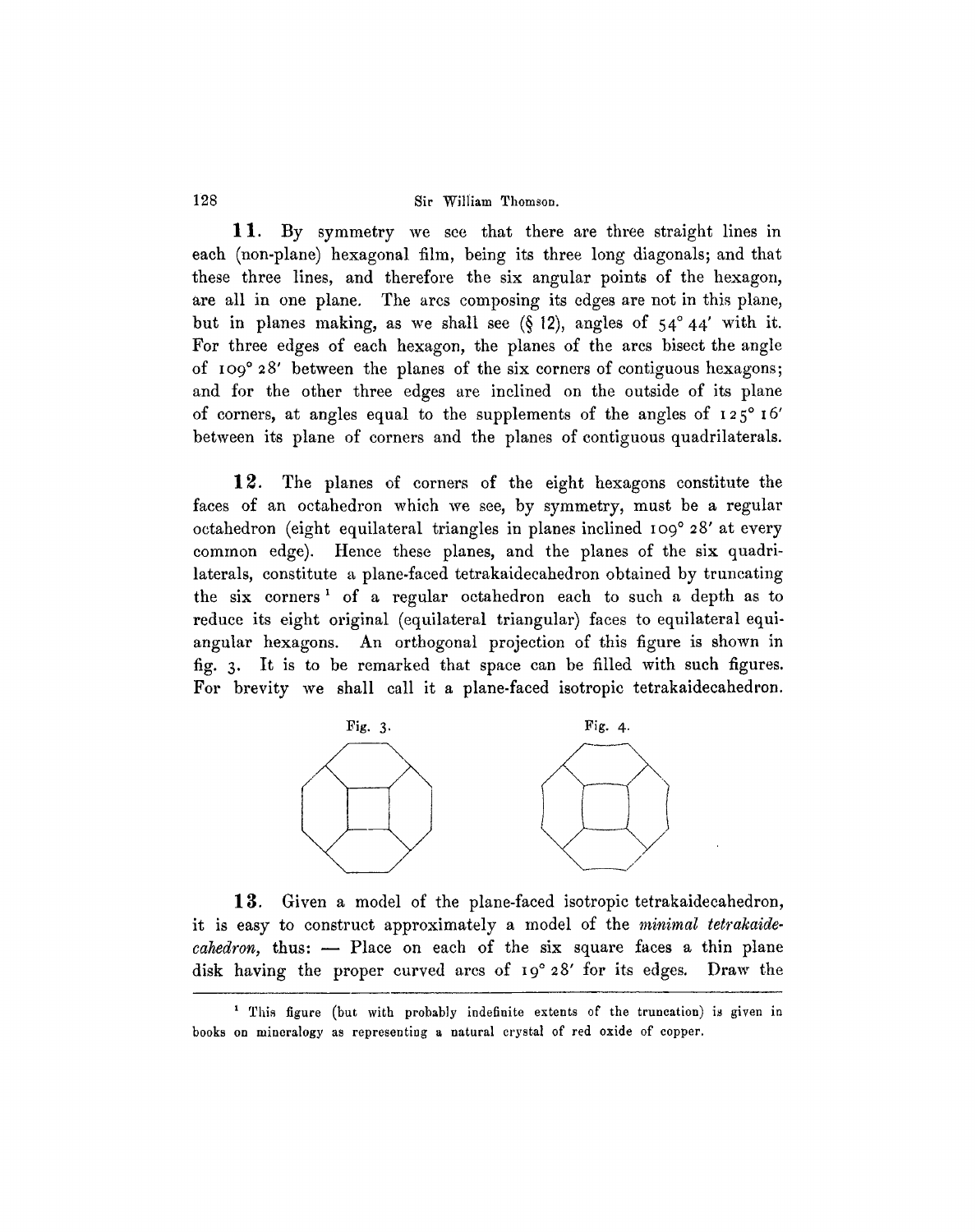three long diagonals of each hexagonal face. Fill up by little pieces of wood, properly cut, the three sectors of  $60^{\circ}$  from the centre to the overhanging edges of the adjacent quadrilaterals. Hollow out symmetrically the other three sectors, and the thing is done. The result is shown in orthogonal projection, so far as the edges are concerned, in fig. 4; and as the orthogonal projections are equal and similar on three planes at right angles to one another, this diagram suffices to allow a perspective drawing from any point of view to be made by »descriptive geometry».

14. No shading could show satisfactorily the delicate curvature of the hexagonal faces, though it may be fairly well seen on the solid model made as described in  $\S$  12. But it is shown beautifully, and illustrated in great perfection, by making a skeleton model of 36 wire ares for the 36 edges of the complete figure, and dipping it in soap solution to fill the faces with fitm, which is easily done for all the faces but one. The curvature of the hexagonal fihn on the two sides of the plane of its six long diagonals is beautifully shown by reflected light I have made these 36 ares by cutting two circles, 6 inches diameter, of stiff wire, each into 18 parts of 20 $\degree$  (near enough to 19 $\degree$  28'). It is easy to put them together in proper positions and solder the corners, by aid of simple devices for holding the ends of the three arcs together in proper positions during the soldering. The circular curvature of the arcs is not mathematically correct, but the error due to it is, no doubt, hardly pereeptible to the eye.

15. But the true form of the curved edges of the quadrilateral plane fihns, and of the non-plane surfaces of the hexagonal fihns, may be shown with mathematical exactness by taking, instead of PLATEAU's skeleton cube, a skeleton square cage with four parallel edges each 4 centimetres long: and the other eight, constituting the edges of two squares, each  $\sqrt{2}$  times as long, or 5.66 centim. Dipped in soap-solution and taken out it always unambiguously gives the central quadrilateral in the plane perpendicular to the four short edges. It shows with mathematical accuracy (if we suppose the wire edges infinitely thin) a complete quadrilateral, four half-quadrilaterals, and four half-hexagons of the minimal *Acta mathematica.* 11. Imprime le 11 Février 1888. 17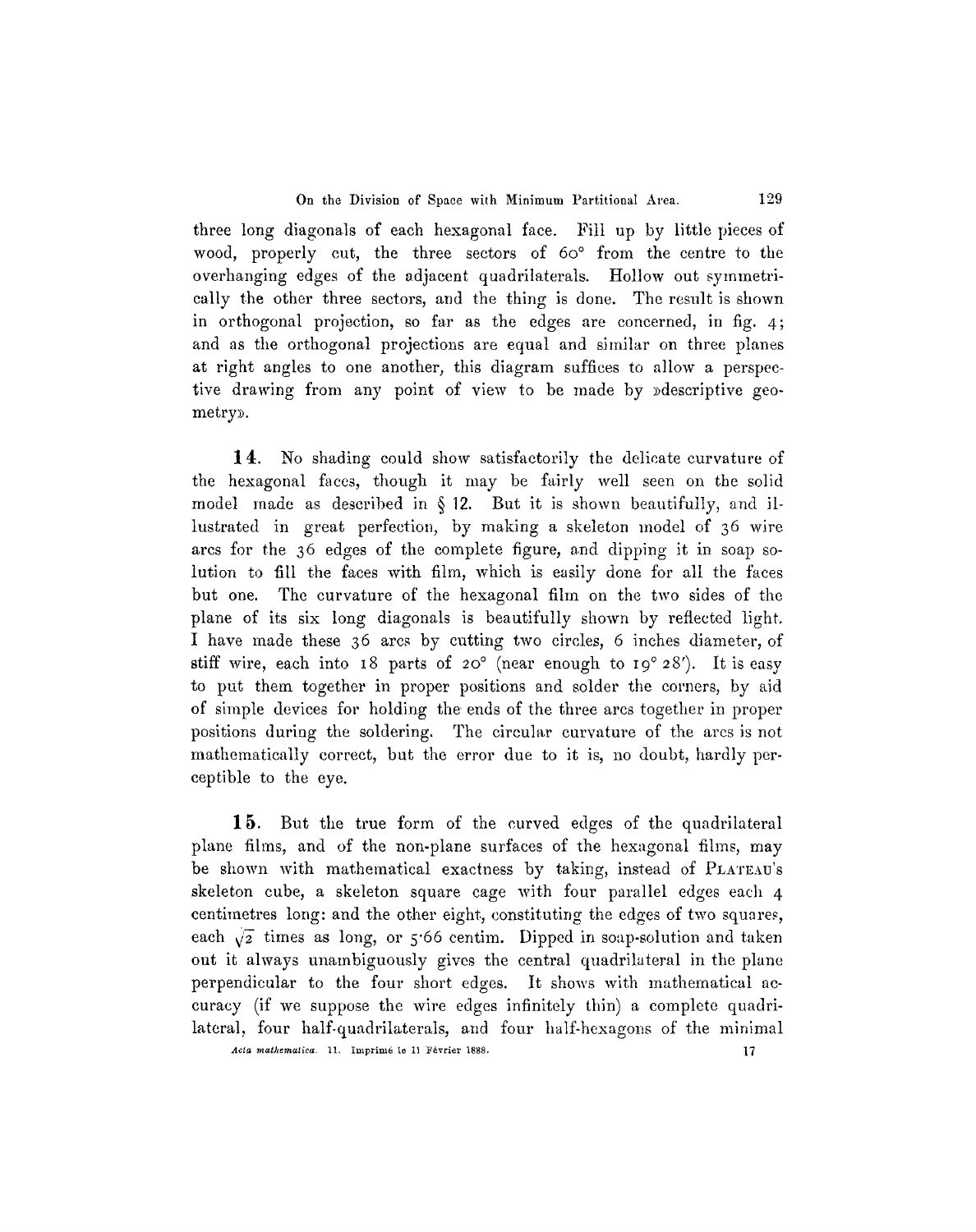tetrakaidecahedron. and 6. The two principal views are represented in figs. 5



16. The mathematical problem of calculating the forms of the plane arc-edges, and of the curved surface of the hexagonal faces, is easily carried out to any degree of approximation that may be desired;



130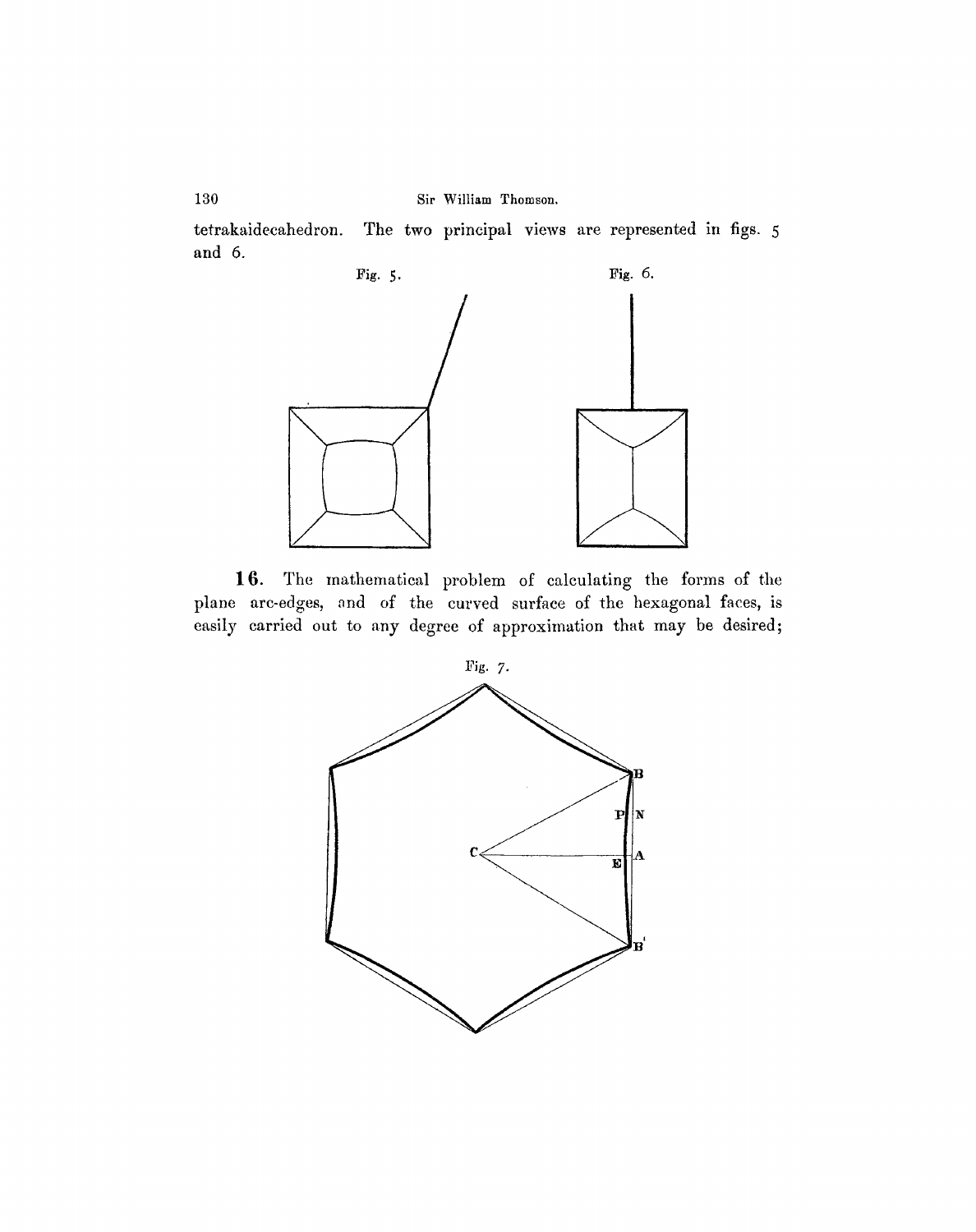though it would be very laborious, and not worth the trouble, to do so further than a first approximation, as given in  $\S$  17 below. But first let us state the rigorous mathematical problem; which by symmetry becomes narrowed to the consideration of a 60° sector *BCB'* of our nonplane hexagon, bounded by straight lines *CB, CB'* and a slightly curved edge *BEB',* in a plane, Q, through *BB',* inclined to the plane *BCB'* at an angle of  $\tan^{-1}\sqrt{2}$ , or 54° 44'. The plane of the curved edge I call *Q,* because it is the plane of the contiguous quadrilateral. The mathematical problem to be solved is *to find the surface of zero curvature edged by BCB' and cutting at 120° the plane Q all along the intersectional curve* (fig. 7). It is obvious that this problem is determinate and has only one solution. Taking  $CA$  for axis of  $x$ ; and  $z$  perpendicular to the plane  $BCB'$ : and regarding z as a function of  $x, y$ , to be determined for finding the form of the surface, we have, as the analytical expression of the conditions

$$
(1) \qquad \frac{d^2z}{dx^2}\left(1+\frac{dz^2}{dy^2}\right)-2\frac{dz}{dx}\frac{dz}{dy}\frac{d^2z}{dx\,dy}+\frac{d^2z}{dy^2}\left(1+\frac{dz^2}{dx^2}\right)=0;
$$

and

(2) 
$$
\begin{cases} \left(1 + \frac{dz^2}{dx^2} + \frac{dz^2}{dy^2}\right)^{-\frac{1}{2}} \left(\sqrt{\frac{1}{3}} - \frac{dz}{dx}\sqrt{\frac{2}{3}}\right) = \frac{1}{2} \\ \text{when } z = (a - x)\sqrt{2}. \end{cases}
$$

1 7. The required surface deviates so little from the plane *BCB'*  that we get a good approximation to its shape by neglecting  $dz^2/dx^2$ ,  $dz/dx$ .  $dz/dy$ , and  $dz^2/dy^2$ , in (1) and (2), which thus become

$$
\nabla^2 z = 0,
$$

and

(4) 
$$
\frac{dz}{dx} = \frac{\sqrt{2}}{2} - \sqrt{\frac{3}{8}} = 0.094734, \text{ when } x = a - \frac{z}{\sqrt{2}},
$$

 $\nabla^2$  denoting  $(d/dx)^2 + (d/dy)^2$ . The general solution of (3), in polar coordinates  $(r, \varphi)$  for the plane  $(x, y)$ , is

(5) 
$$
\sum (A \cos m\varphi + B \sin m\varphi) r^m,
$$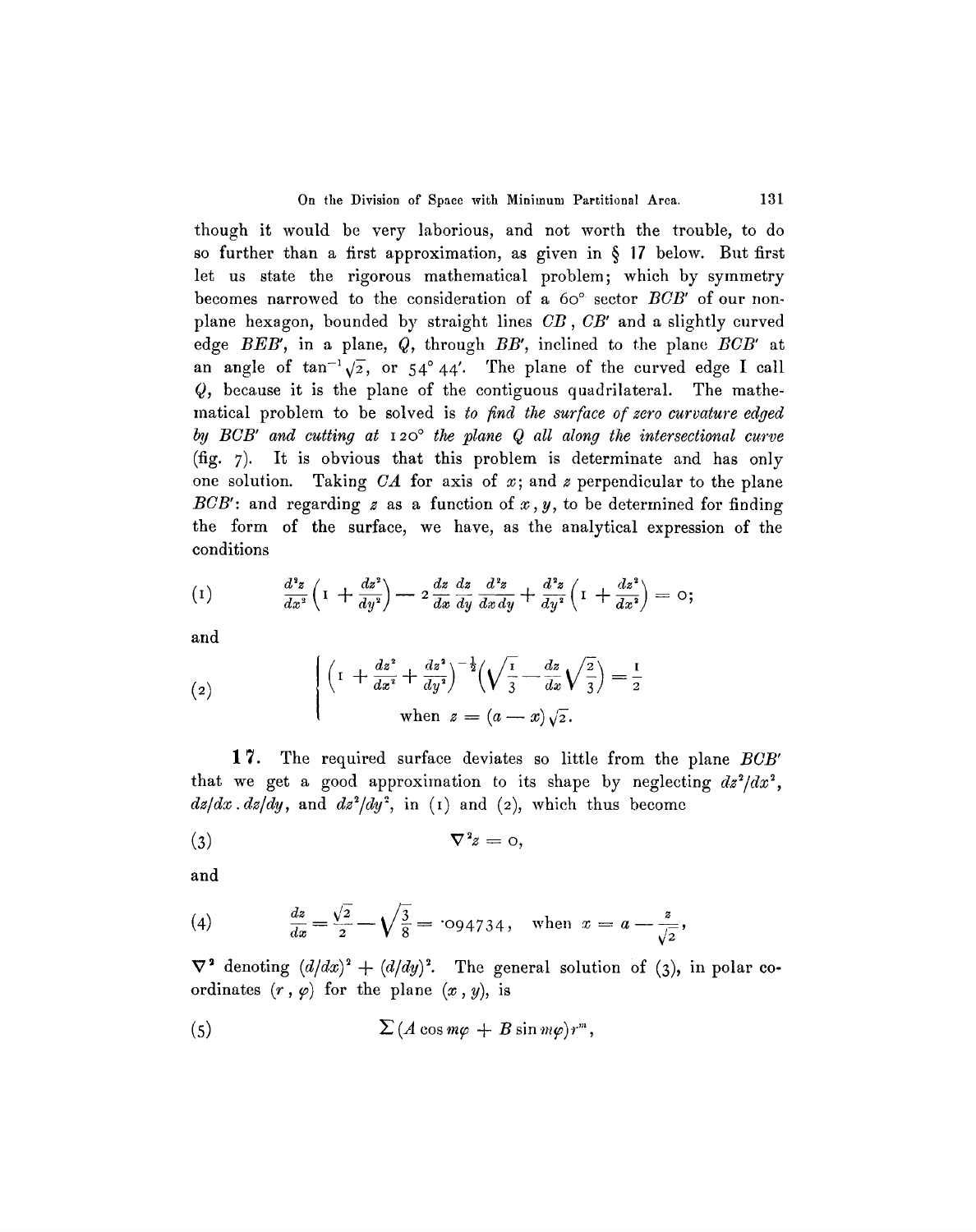where  $A$ ,  $B$ , and  $m$  are arbitrary constants. The symmetry of our problem requires  $B=0$ , and  $m=3.(2i + 1)$ , where i is any integer. We shall not take more than two terms. It seems not probable that advantage could be gained by taking more than two, unless we also fall back on the rigorous equations (1) and (2), keeping  $dz^2/dx^2$  &c. in the account, which would require each coefficient  $A$  to be not rigorously constant but a function of *r.* At all events we satisfy ourselves with the approximation yielded by two terms, and assume

(6) 
$$
z = Ar^3 \cos 3\varphi + A'r^3 \cos 9\varphi
$$

with two coefficients  $A, A'$  to be determined so as to satisfy (4) for two points of the curved edge, which, for simplicity, we shall take as its middle,  $E(\varphi=0)$ ; and end,  $B(\varphi=30^{\circ})$ . Now remark that, as z is small, even at E, where it is greatest, we have, in (4),  $x = a$  or  $r = a \sec \varphi$ . Thus, and substituting for  $dz/dx$  its expression in polar  $(r, \varphi)$  coordinates, which is

(7) 
$$
\frac{dz}{dx} = \frac{dz}{dr}\cos\varphi - \frac{dz}{rd\varphi}\sin\varphi,
$$

we find, from  $(4)$  with  $(6)$ ,

(8) (by case 
$$
\varphi = 0
$$
)  $A + 3a^6 A' = 031578a^{-2}$ ,

$$
(9) \qquad \text{(and by case } \varphi = 30^{\circ}\text{)} \qquad A - \frac{64}{9}a^{6}A' = \text{`031578} \cdot \frac{3}{2} \cdot a^{-2};
$$

whence

$$
A' = -\frac{1}{2} \cdot \frac{9}{91} \times 0.31578 \cdot a^{-8} = -9 \times 0.001735 \cdot a^{-8}
$$
  
= -0.01561. a<sup>-8</sup>,  

$$
A = \frac{1}{2} \left( 3 - \frac{64}{91} \right) \times 0.31578 \cdot a^{-2} = 209 \times 0.001735 \cdot a^{-2}
$$
  
= 0.3626. a<sup>-2</sup>;

and for required equation of the surface we have (taking  $a = 1$  for brevity)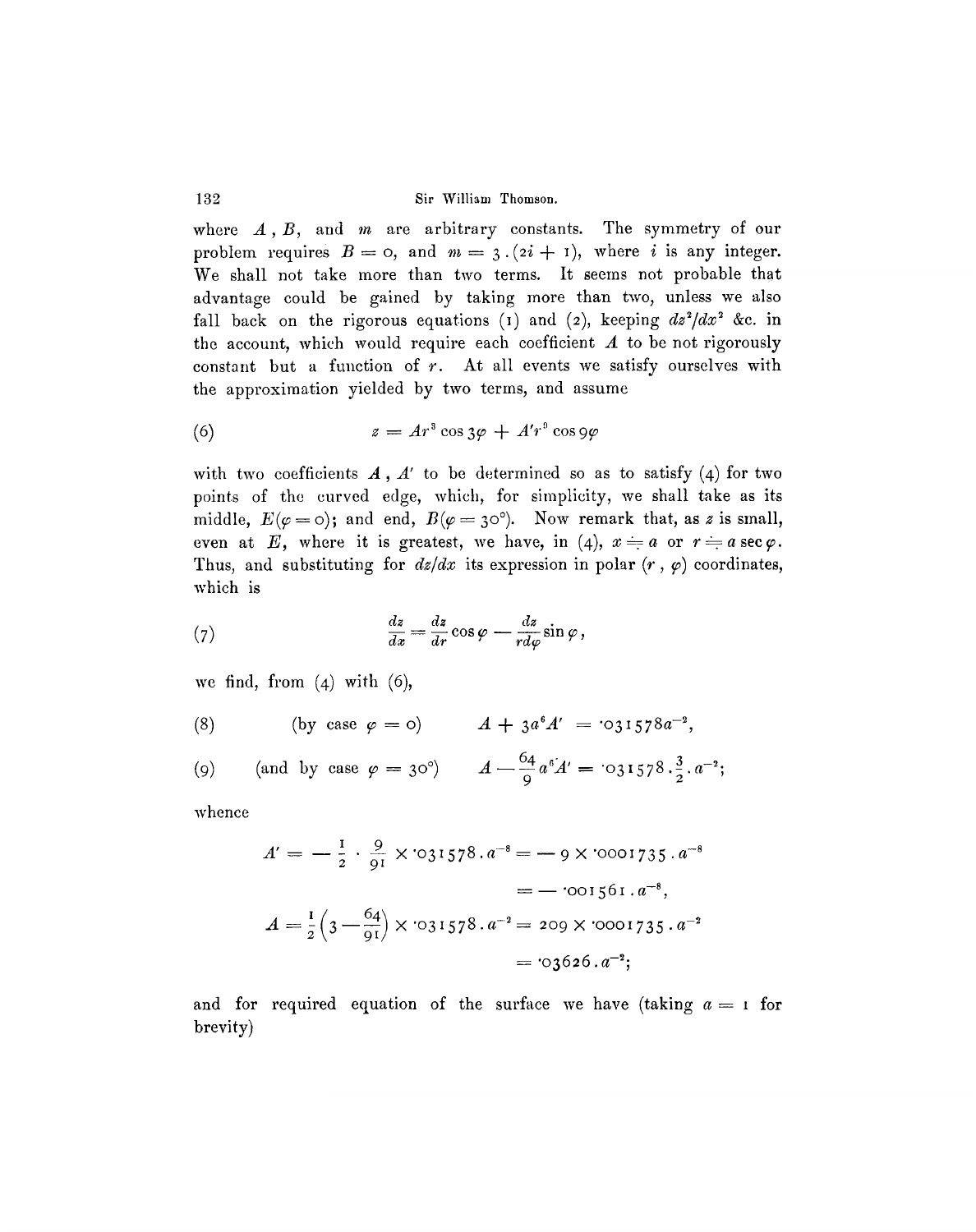On the Division of Space with Minimum Partitional Area. 133

(10) 
$$
\begin{cases} z = \text{03626.r}^3 \cos 3\varphi - \text{001561}r^9 \cos 9\varphi \\ = \text{03626.r}^3 (\cos 3\varphi - \text{043.r}^6 \cos 9\varphi). \end{cases}
$$

1S. To find the equation of the curved edge *BEB',* take, as in (4),

(11) 
$$
x = 1 - \frac{z}{\sqrt{2}} = 1 - \xi
$$
, where  $\xi$  denotes  $\frac{z}{\sqrt{2}}$ 

Substituting in this, for  $z$ , its value by (10), with for  $r$  its approximate value  $\sec \varphi$ , we find

(12) 
$$
\xi = \frac{1}{\sqrt{2}} (\cos 626 \sec^3 \varphi \cos 3\varphi - \cos 1561 \sec^9 \varphi \cos 9\varphi)
$$

as the equation of the orthogonal projection of the edge, on the plane *BCB',* with

(13) 
$$
AN = y = \tan \varphi; \text{ and } NP = \xi.
$$

The diagram was drawn to represent this projection roughly, as a circular arc, the projection on  $BCB'$  of the circular arc of  $20^\circ$  in the plane Q, which, before making the mathematical investigation, I had taken as the form of the arc-edges of the plane quadrilaterals. This would give 1/35 of *CA,* for the sagitta, *AE;* which we now see is somewhat too great. The equation (12), with  $y = 0$ , gives for the sagitta

$$
(14) \t\t\t AE = 0245 \times CA,
$$

or, say, I/4t of *CA.* The curvature of the projection at any point is to be found by expressing  $\sec^3\varphi \cos 3\varphi$  and  $\sec^9\varphi \cos 9\varphi$  in terms of  $y=\tan\varphi$  and taking  $d^2/dy^2$  of the result.

By taking  $\sqrt{3/2}$  instead of  $\sqrt{1/2}$  in (12), we have the equation of the arc itself in the plane Q.

19. To judge of the accuracy of our approximation, let us find the greatest inclination of the surface to the plane *BCB'.* For the tangent of the inclination at  $(r, \varphi)$  we have

$$
(15) \quad \left(\frac{dz^2}{dr^2} + \frac{dz^2}{r^2 d\varphi^2}\right)^{\frac{1}{2}} = 1088. r^2 (1 - 2 \times 129. r^6 \cos 6\varphi + 129^2 r^{12})^{\frac{1}{2}}.
$$